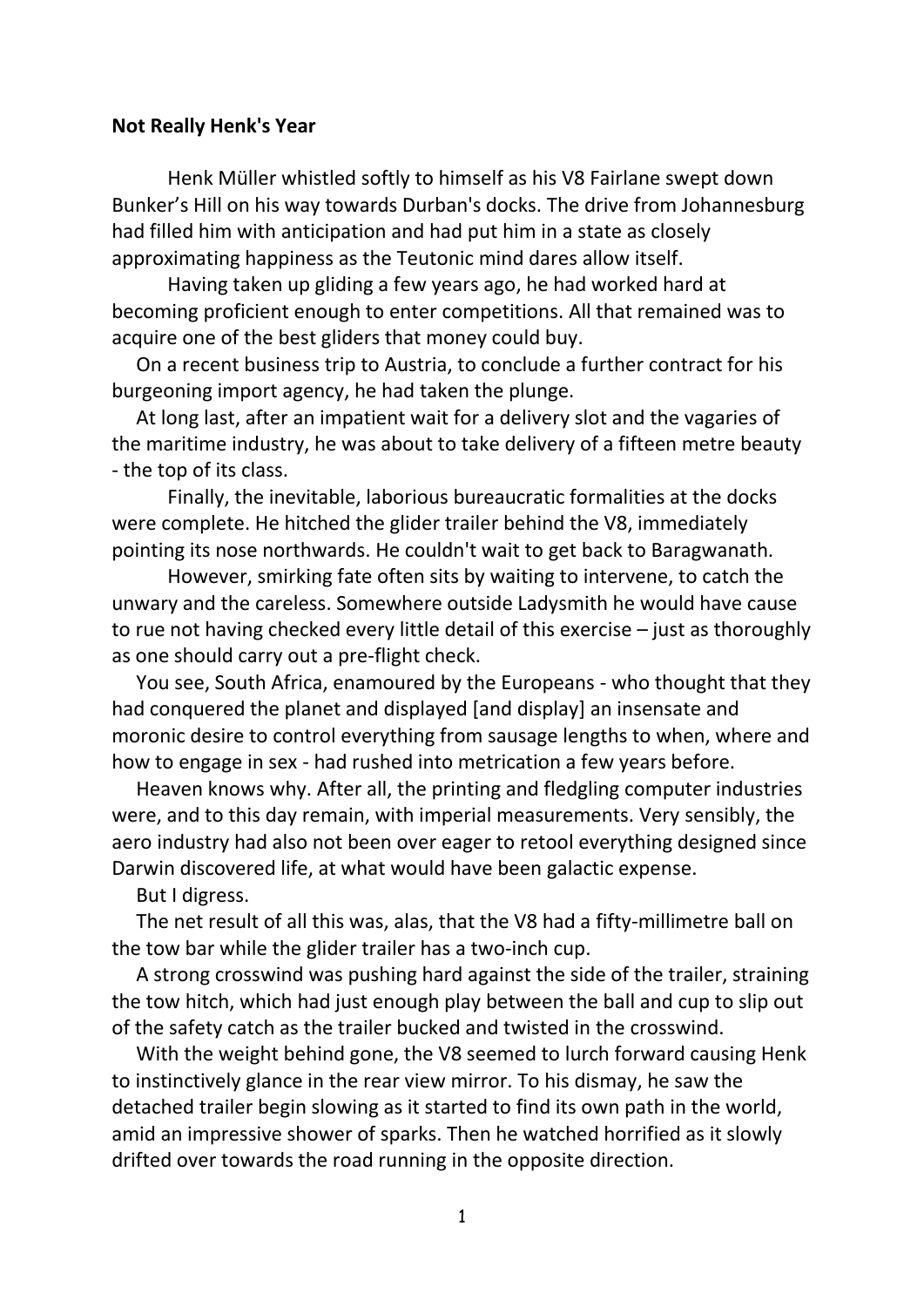Henk had been dragging up a long steady incline, which naturally meant that the down road was a long steady decline. The approaching, impressive, bull-barred, heavily loaded twenty-five ton Oshkosh horse and trailer had nowhere to go – other than dead ahead.

 Henk braked sharply to a stop and watched spell bound as the twenty-six wheeler destroyed the glider trailer as easily as a mighty C5 Galaxy transport might destroy a light plane against a minor wing fairing, leaving only a small dent in the aluminium. In this case, a few paint marks on the bull-bar.

 The Oshkosh hit the trailer at a combined closing speed of well in excess of 100 kilometres an hour. This, despite copious clouds of blue-grey smoke pouring forth from every tyre on the big truck.

Bear in mind that both the trailer and the glider were made of glass fibre.

 As if in slow motion, Henk saw the remains of the glider and its trailer disappear under the truck, as meat into a mincing machine, only to re-emerge moments later at its rear end having been miraculously transformed into tiny shards of non-descript white material.

 During his frustrating wait for a new glider to be shipped out from Austria Henk continued to enjoy his gliding. One memorable Sunday he rode the Highveld cumulus as far as Rustenberg when suddenly all lift disappeared. He hadn't bothered to get a detailed met forecast, which would have warned him of the cooler air from the north, which was pushing in and taking with it the last semblance of any up draughts.

 Now Henk had the habit of listening to loud classical music during his little incursions into the wild blue yonder and on this particular Sunday, as his lift ran out, his eyes were scouring the ground below for a suitable landing ground to the strains of a soul stirring organ concerto.

 Just next to a farmhouse lay a newly ploughed field, its straight furrows promising a successful landing.

 As Henk swooped lower the farmer, his wife and daughter pulled up at the farmhouse in their Sunday finery. They had just returned from a pious sermon.

 With the cockpit pulled back Henk banked low over the three and yelled, "I'm coming down." The farmer promptly sank to his knees before keeling over prostrate on the ground.

 Hastily landing, Henk rushed over to help. The farmer was just struggling to his feet as he reached him.

 It seemed that the sermon, the whooshing sound of the glider as it cleft the air, the organ music from the sky and the voice hailing him were all enough to convince the devout old man that his time had come and that God was summoning him.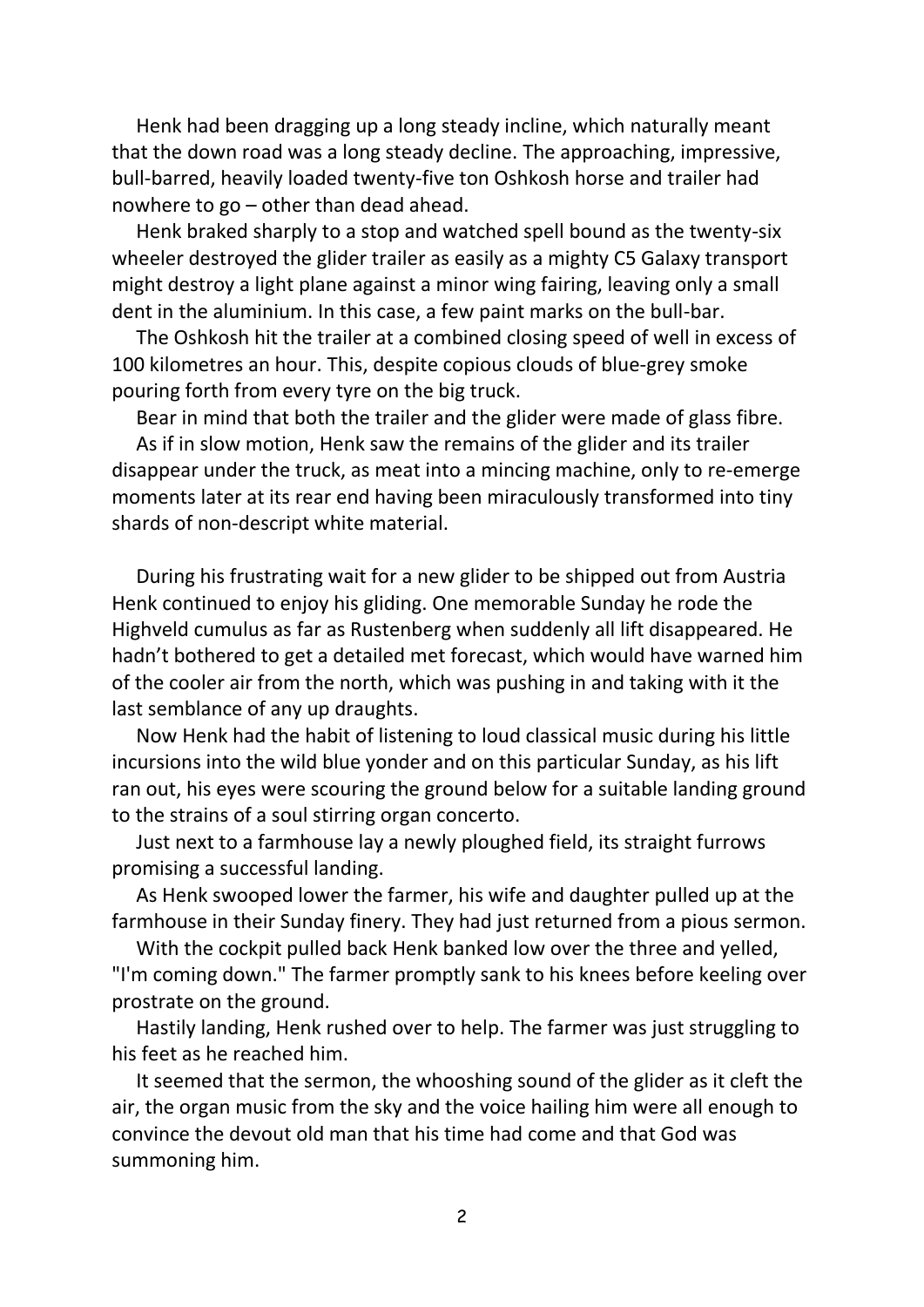Three months later, we were all gathered at Baragwanath to inspect Henk's replacement glider, which he wisely had railed up from Durban.

 The entire gliding club clustered around the state of the art machine, which was designed to carry jettisonable water ballast. The extra weight of the water ballast is an advantage if the lift is likely to be strong but it becomes a distinct disadvantage in weaker thermal conditions and in these cases, the pilot can jettison the water to lighten the glider. Finally, in order to avoid stressing the airframe, the water ballast must be jettisoned before landing.

 Forgive this little technical excursion but it is cardinal to my tale of Henk's misfortunes.

 Because of its smooth lines - and in addition to its spoilers, or dive brakes the glider also had a small drogue parachute to slow it down rapidly on landing.

 Soon Henk was hitched behind the tug plane, a Piper Super Cub with a beefy 180hp Lycoming engine.

 The pilots and ground controller signalled each other and the tug pilot opened its throttle.

All our eyes were on the two aircraft.

 Now, I must explain the topography of the airfield. They were taking off from the northeast end of the runway. From this point, the runway slopes upwards toward its middle point whereafter it drops away sharply towards the valley below. From the side it looks like a surfacing whale's back.

The glider soon became airborne closely followed by the tug.

Suddenly a collective gasp arose from the assembled gawking throng.

 When the pair reached the apex of the runway Henk, for reasons best known to the fates, found another knob in the glider's cockpit and pulled it or bumped it. By accident or stupidity? We'll never know.

This lever released the drogue parachute.

 The tug immediately began levelling off and then slowly began losing height with the sudden immense drag behind it.

 The tug pilot frantically searched his instruments for the problem area but all readings were normal. Except for the rate of climb indicator, which now revealed - in that wonderful piece of Yankee political double speak - a negative rate of climb.

 Knowing him, back in the glider Henk no doubt began cursing the "idiot pilot" in front of him. What the hell did he think he was doing? Didn't he know how to fly a bloody airplane? Was he trying to kill them both?

 The terrain immediately beyond the boundary fence was filled with rocks that would smash the glider to pieces. Realising this, the tug pilot set his eyes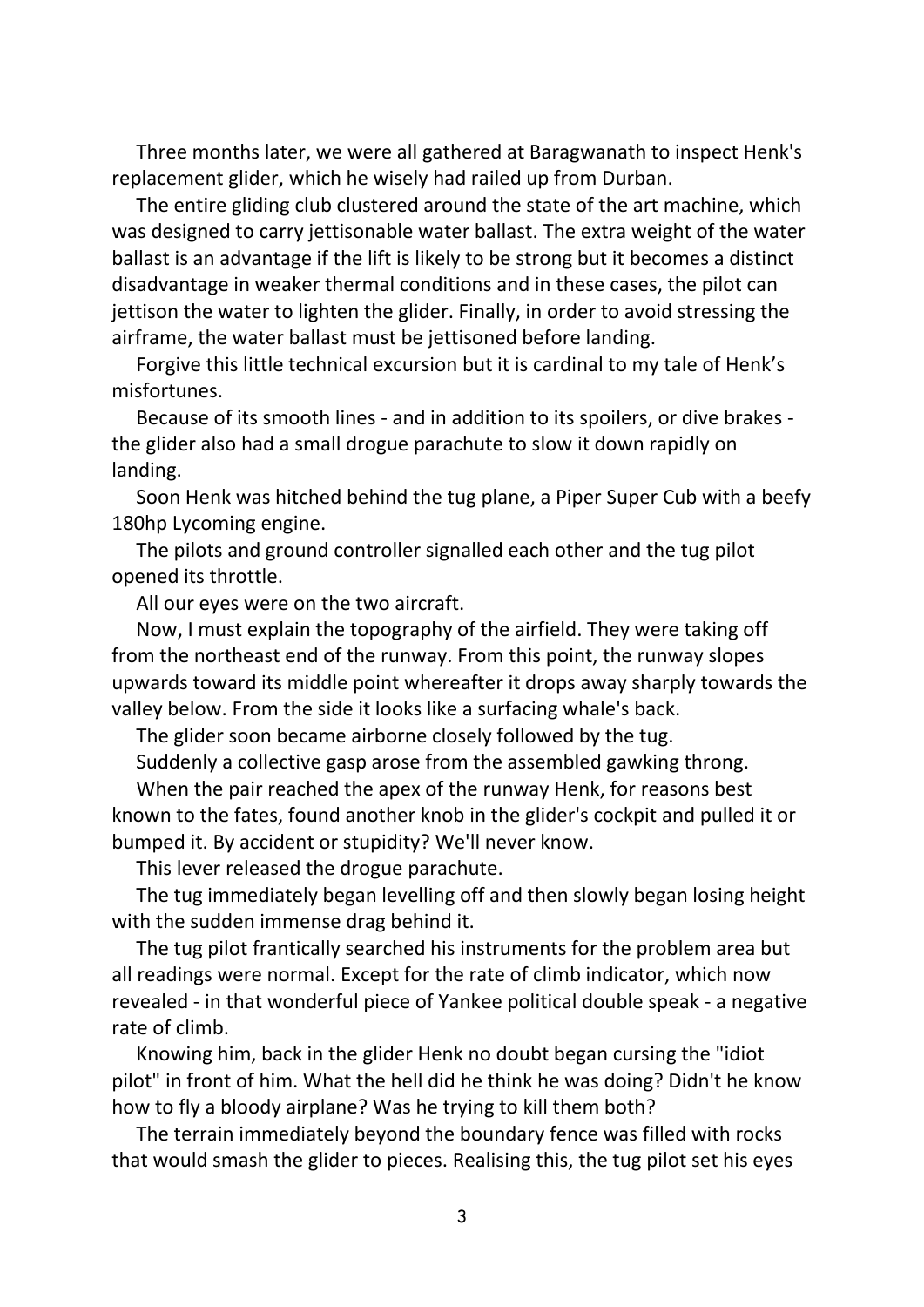on the first flat piece of ground ahead. Before this lay the hospital building and then the dual carriageway to Johannesburg. The tug and its charge were now heading straight for the hospital.

 By some miracle the tug cleared the high point of the hospital by some dozen feet. The glider, riding higher than the tug, had a few more feet to spare.

 At this point Henk obviously decided that the tug pilot was either beyond lunacy or dead behind the controls and he punched the towline release knob.

Predictably, the tug took off like a rocket, climbing like a homesick angel.

 The glider, this magnificent, aerodynamic marvel, now deprived of its sole motive power, with its belly full of water and its drogue parachute deployed, immediately assumed the flight characteristics of a jagged, tumbling brick.

 We had watched the unfolding drama with baited breath through all available binoculars.

 Suddenly we saw the tug rear up and Henk disappear behind the hospital buildings. Fearing the worst we were galvanised into action by great rivers of adrenalin. We leapt into our cars and rushed off like a fleet of demented maniacs towards the highway at breakneck speed.

 Faced with the inevitable and impending reunification with Mother Earth, Henk must have suddenly remembered the full ballast tanks. Hastily, he pulled the water dumping lever hoping to prevent over stressing the glider, which was about to unceremoniously meet with tar rather than grass.

 In the same movement he must have turned and aligned the glider with the dual carriageway.

 Streaming water and coming down at a steep angle, the glider thumped into the outbound lane sending cars scurrying in all directions.

 With the last bit of momentum, he slewed the glider off onto the grass verge.

 Miraculously it came to rest with its tail just off the road and absolutely no damage.

 However, it had been dumping the water ballast till the end leaving a wet streak along the road. The offending drogue parachute now lay in the water, sopping wet, and half in the road.

 We were guided to the scene by the tug circling overhead, still trailing the 200-foot towrope.

 We screeched to a halt on the shoulder of the inbound lane to be greeted by the picture of a wildly gesticulating Henk talking to an agitated traffic policeman in the most animated manner.